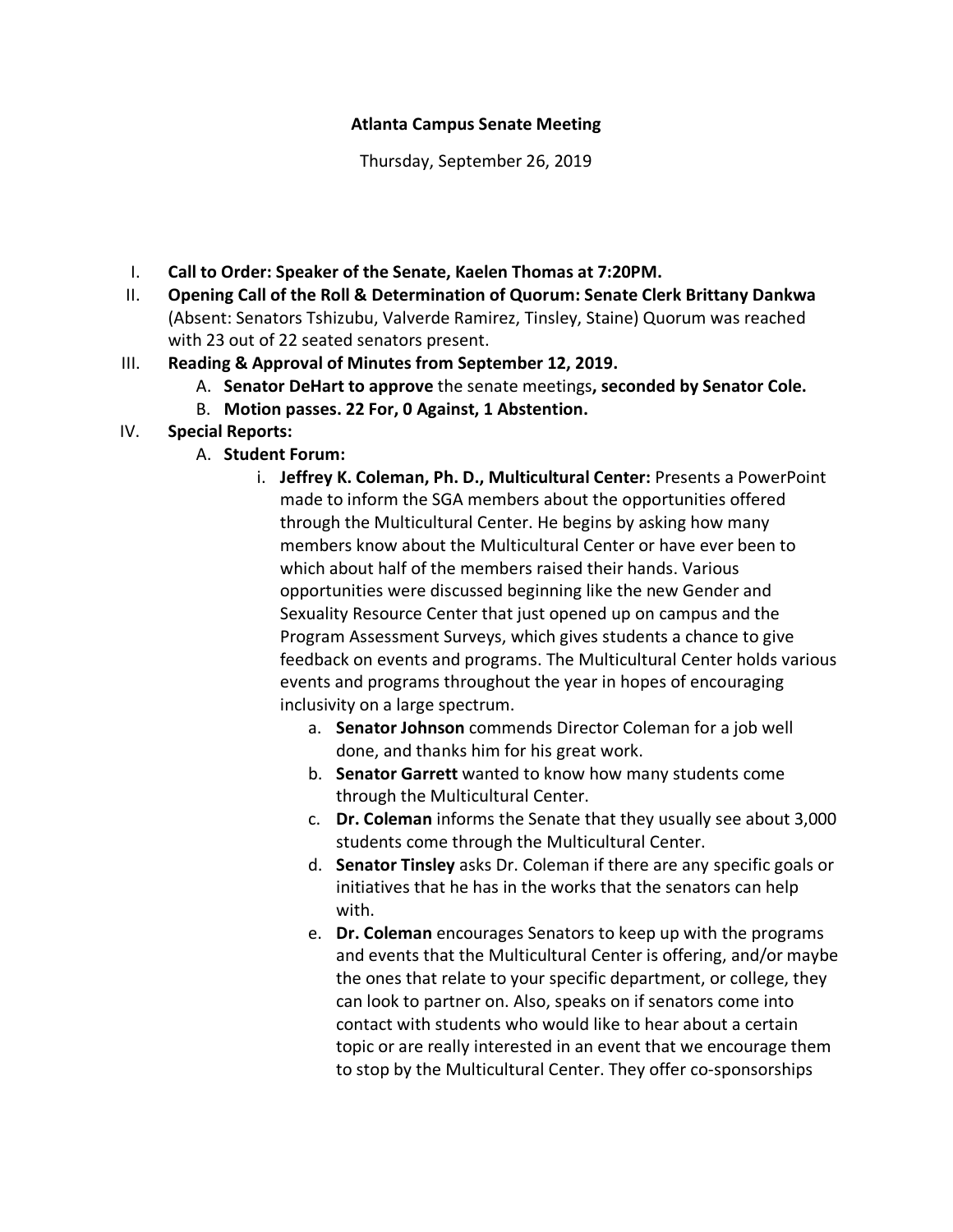and welcome all types of partnership in the efforts to expand its impact on the community.

- ii. **Adriann Stinson**, Supervisor for New Student Orientation: Here to encourage senators to apply to become Student Orientation Leaders. Expresses that this position is one of the prestigious positions. As an Orientation Leader, you will interact with incoming freshman, transfer and transition students. Last year's Orientation Team welcomed in 4700 new students. This year we are trying to break records. As an Orientation Leader you will have free student housing for the summer, free breakfast, cool orientation leader gear, opportunities to network, great supervisor.
	- a. **Senator Abraham** wanted to know how and where is the link to apply.
		- a. **Supervisor Stinson**, states that if they wanted more information **Senator Cornett** and **Jhane Jones** are currently on the tea and can direct them properly. You may apply at orientation.gsu.edu as well.
	- b. **Senator Cole** expresses her interest in getting Supervisor Stinson information to communicate with as she had the same question as Senator Abraham.
	- c. **Senator Jackson** wants to know if this is something students get paid for.
	- d. **Supervisor Adriann** informs the Senators that it is a paid job. Typically, the day will start at 6:55am until about 6pm. She doesn't allow in-class summer classes, but will allow online classes because of the rigorous schedule. You will get to make a new family. One thing she loves is that, orientation has to do with all the departments at Georgia State so you will get to interact with various people and departments. As a coordinator, she personally enjoys seeing the growth of her student leaders.
	- e. **Liaison Roberts** wanted to know how much you get paid.
	- f. **Supervisor Adriann**: Its 9. Lead orientation positions get paid a little more.
	- g. **Director Velasquez** wanted to know if they were providing information to students about the different ways to address their needs, like the new ACE office.
	- h. **Supervisor Adriann** has her orientation team shows students all around campus, and that includes the new ACE office and various offices and departments where student can seek help for any and all of their needs. One thing she likes about the way they have coordinated orientation is the small community of students per leader which helps the orientation leader understand each student's needs and can therefore cater the tours and information towards those students.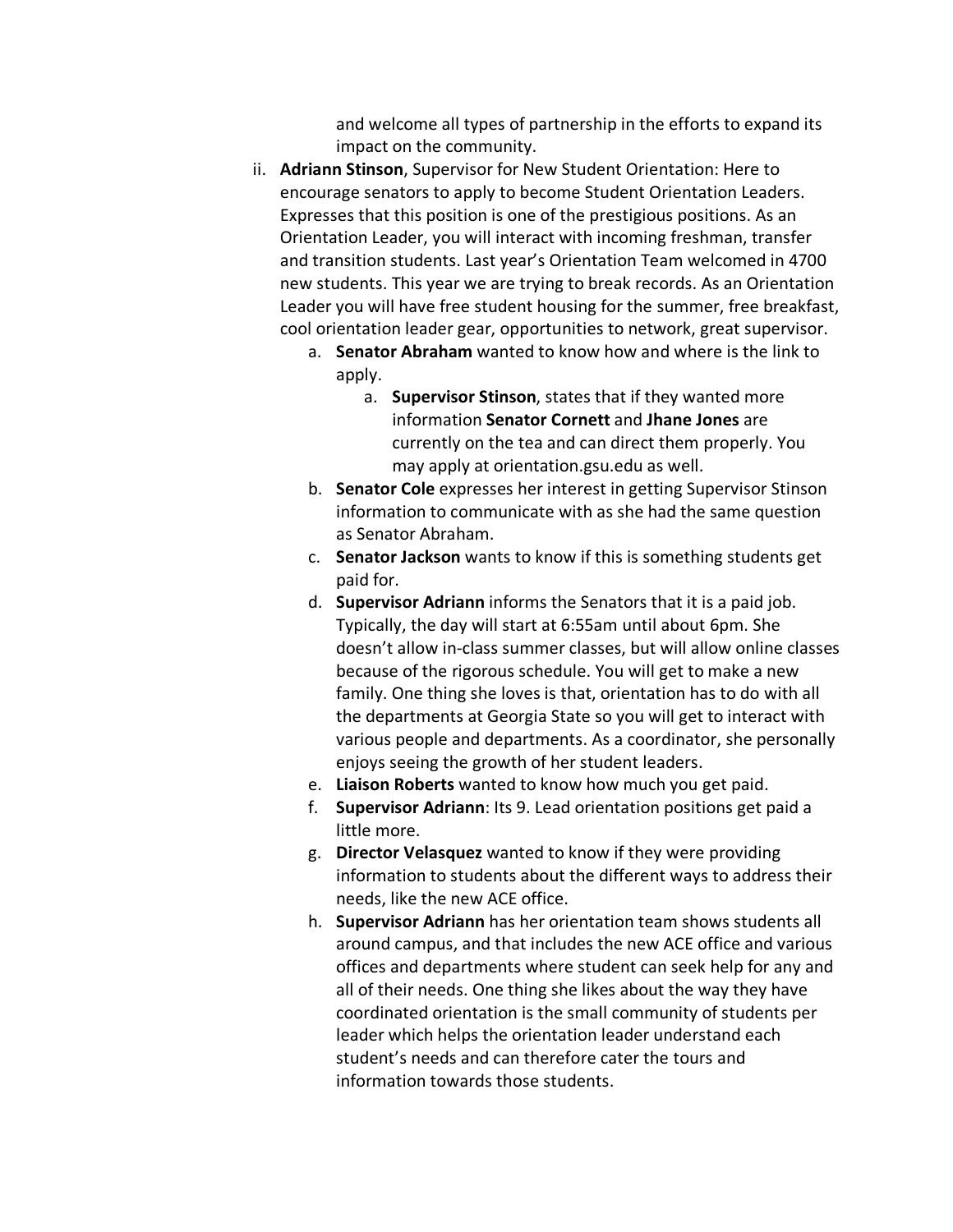- i. **Senator Le** wanted to know if it was open to freshman, to which **Supervisor Adriann** says yes. **Senator Jackson** thanks her for her time.
- iii. Student Forum:
- V. **Special Orders:**
	- A. **Seating of Head Senators (**90-CSO-ATL-CL-10**)**
		- i. **Senator Jones presents** legislation seat Head Senators for the College of Arts and Sciences and the College of the Arts. This legislation would seat Senators Nia Cole and Takia Tinsley as Head Senators for the College of Arts and Sciences and Senator Tyson Stokes as the Head Senator for the College of the Arts.
	- a. **Senator Abraham calls to question, seconded by Senator Jones.** B. Seating of Members of the Atlanta Senate
		- i. **Senator Jones presents** legislation to seat a Senate Member for the Andrew Young School of Policy Studies, due to vacancy in the Graduate Seat for Senator. This legislation would seat Leviticus Smith as an Undergraduate Senator for the Andrew Young School of Policy Studies.
			- a. **Senator DeHart would like to add himself as a sponsor for a friendly amendment as well as changing "Levi" to "Leviticus" on the legislation.**
			- b. **Senator Walton calls to question, seconded by Senator Milani**
			- c. **Motion passes.**
			- d. **Two Minute Speech: Leviticus Smith** is from Fort Valley, GA and a junior Social Work major. He is the Chapter President for Hands on Atlanta, recommends that if you are looking for volunteer hours to come see him and expresses his excitement to be apart of the senate and looks forward to working with the other senators.
	- C. Seating of Members of the Atlanta Senate
		- i. Senator Jones presents legislation to seat a Senate Member for the College of Education and Human Developments, due to the vacancy in the Graduate Seat for Senator. This legislation would seat Eugene Mafah as an Undergraduate Senator for the College of Education and Human Development.
			- a. **Two Minute Speech: Eugene Mafah** is from Arlington, GA. He is a junior Exercise Science Major. He plans to pursue with PPT with that. He knows that SGA is a way for students to voice their opinion and looks forwards to helping and the senators as well.
				- a. **Senator Abraham calls to question, seconded by Senator Tinsley.**
				- b. **Motion passes. 23 Votes For. 0 Against. 0 Abstentions.**
			- b. **Speaker Thomas calls newly elected members to the Senate Floor to be sworn in by SJB Justice Murray.**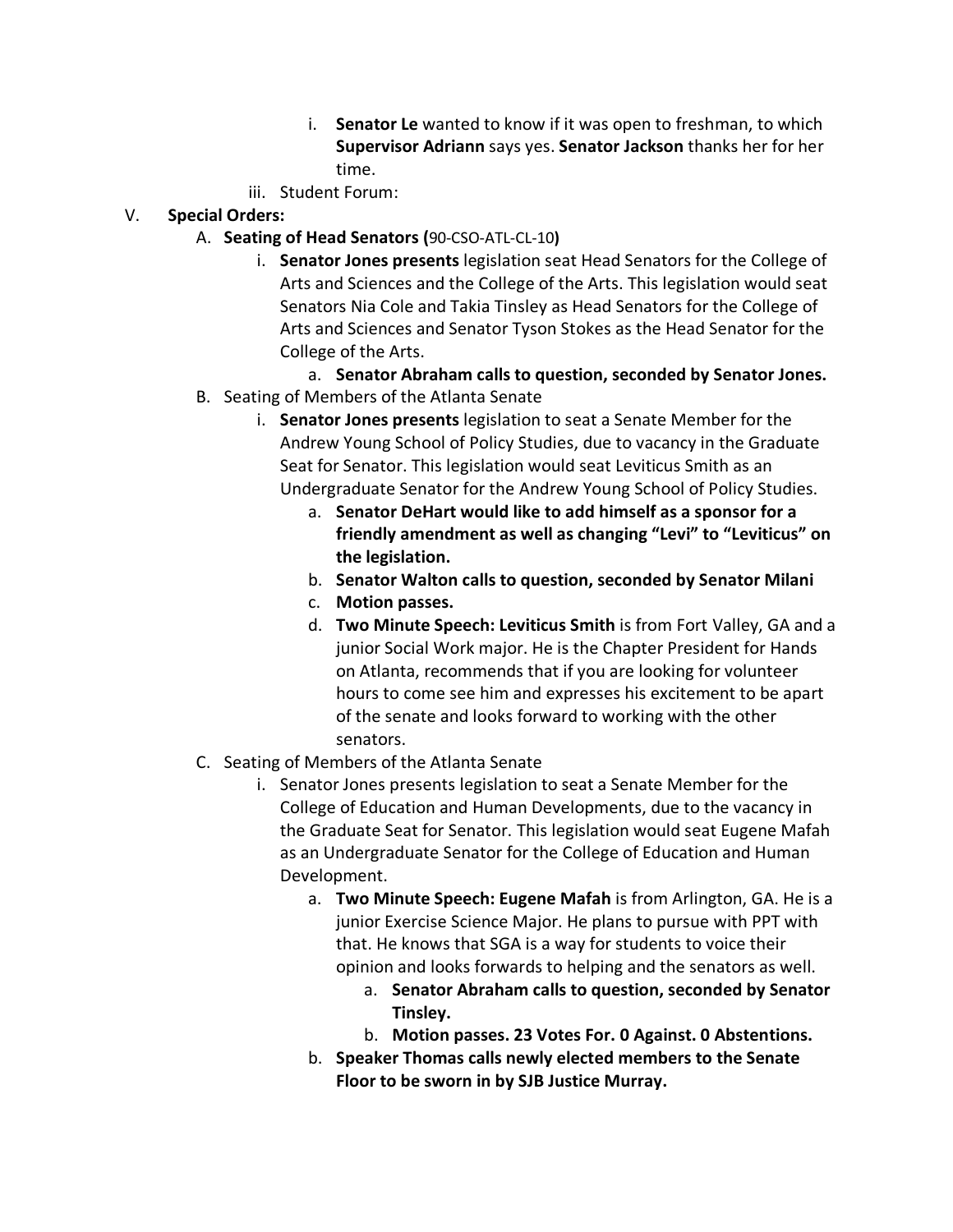c. **Senator Jones moves to table until the next meeting on October 10, 2019 (**90-CSO-ATL-CL-18**), seconded by Senator Tinsley due to the fact that there are currently no liaisons to seat.**

## VI. **Executive Cabinet Reports**

- A. **Finance Director Velazquez:** As Senators, finish planning Constituency Day, it's important to remember that in order to get funding you have to put in a Constituency Day request form. It will be sent to Kaelen and then sent to the senators. The only thing different from the form is he would like a more itemized version of the things you need. If you want to receive funding you need to turn it in by October 8 and then he can respond by October  $10<sup>th</sup>$ .
	- i. **Senator Tinsley wanted to know if it's the same as PDMRF?**
	- ii. **Director Velasquez** informs Senator Tinsley that this is different and to think of it as an outline for your constituency report.
- B. **Speaker of the Senate Report:** Speaker Thomas has made it to the age of 21 years old. There are still a couple of people who need to sign up for their committee meetings. Tomorrow by 5pm is the deadline. Remember there is one point for every day after the deadline as well. Informational workshop tomorrow from 1 – 3 will be held in the SGA Office where you can work on your PDMRF, and talk through some more ideas, since they are due next week October 4. Oneon-one's are coming soon because your mental health is very important. Will have Sly Link attached to next email so senator can choose meeting times. Requests that committee chairs tell us when their meetings on.

## C. **Two-Minute Speeches from the senate**

- i. **Senator Walton** updates the Senate about his initiative to bring back Kappa Alpha Psi back on campus. He has a meeting with Dr. Calhoun-Brown, of Student Programs and Success, on October 10<sup>th</sup> from 3-5 where they will be discussing the return of Kappa Alpha Psi.
- ii. **Senator Ebiringa** wants to know if it is an open meeting, to which **Senator Walton** replies no. He is just updating the Senate on what is going on?
- iii. **Senator Smith**, **point of information**, wanted to know if the deadline to sign up for a committee applies to him as he was just inducted today. **Speaker Thomas** reassures him that it does not apply to him or Eugene and will discuss with them after the meeting.
- iv. **Senator Tinsley** speaks to his fellow peers in the College of Arts and Sciences. Informs them that, outside of the form we have to submit on the 4th, ideas must be submitted to Speaker Thomas. He made a Slack for the College of Arts and Sciences to be able to discuss and brainstorm on various ideas for Constituency Day. He would like to do something nice, active, and memorable. Asks for senators to participate in slack, by Monday.
- D. **Academic Affairs Report**: His committee will be meeting on Fridays from 2-3pm. It will not be tomorrow; cause Senator Walton will be out of town. Our newer initiatives focus on pushing for faculty and staff diversity. Senator Walton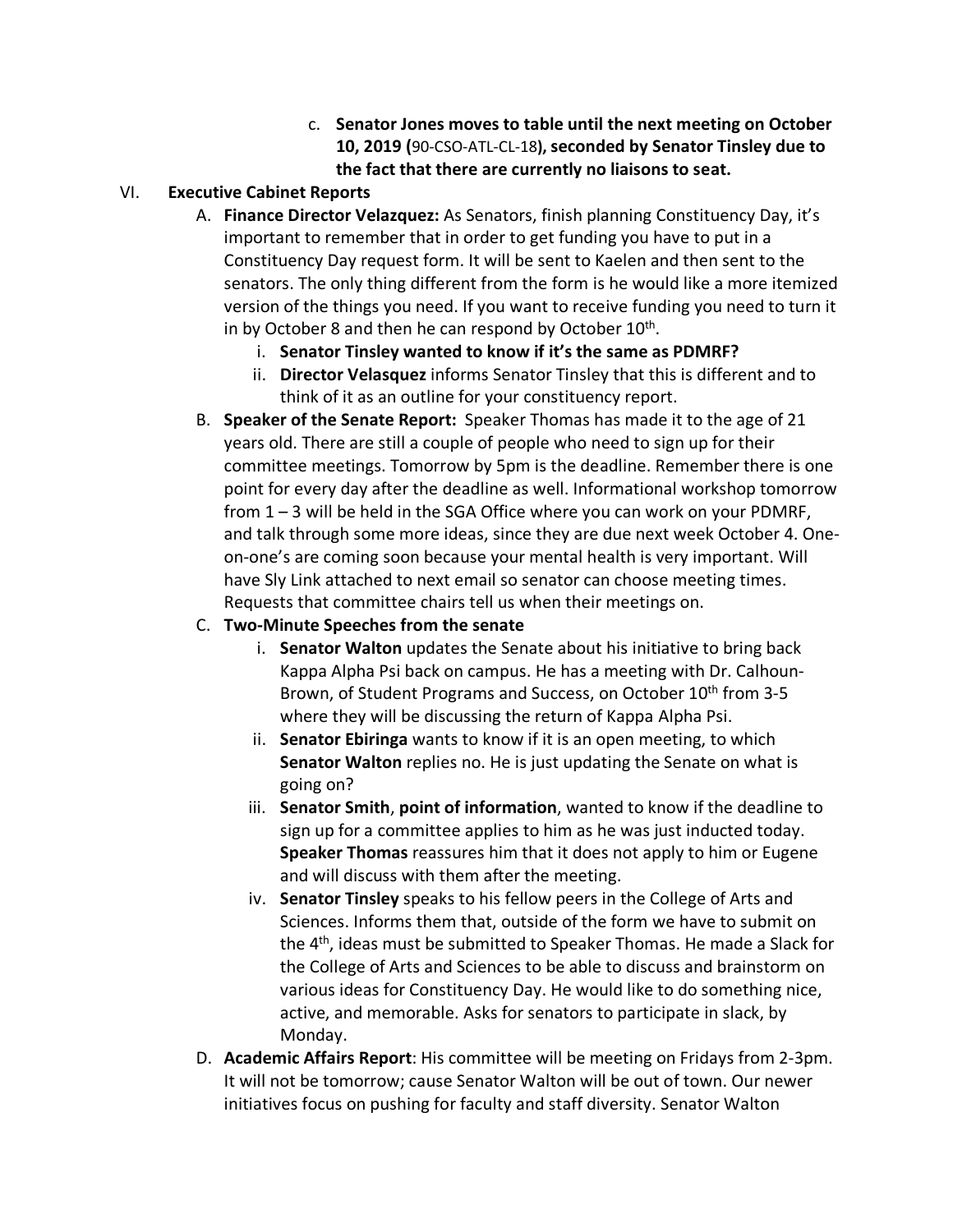doesn't want to just talk about it wants to be about it and will be looking to talk to the administration so that it can actually happen. Senator Walton's even for Finals Week will not be the usual three or so days but rather on specific date on December 10<sup>th</sup>, from 10-5pm in the ballroom. He is looking for people to help him plan the event. Lastly, Senator Walton is looking to create classes whether in the curriculum or in the form of workshops that teaches students about financial literacy and its importance.

- i. **Senator Tinsley**, point of information, wants to know if Senator Walton thinks it more feasible to have consistent workshops.
- ii. **Senator Walton** responds by saying that he feels that consistent workshops would take more money but class would too. But classes are more permanent, but he is open to seeing what the students need.
- iii. **Senator Tinsley** wants to know if it would it count as credit, to which Senator Walton responds with yes.
- E. **Student Engagement Report**: Senator Abraham holds her committee meeting on Mondays at 2:30-3pm and Tuesday at 4-5pm. If you are a part of the committee it is mandatory that you attend one of the meetings per week. Homecoming Day of Service has been set with the Office of Civic Engagement, if you are interested please sign up as there are less than 10 spots left. It will be on Saturday from 10- 2pm. Senator Abraham has sent the link to register in the Student Engagement group chat. Homecoming is also next week. Thursday is the homecoming parade and they will be setting up promptly at 10. Committee members again are mandated to help setup for the parade or the tailgating but you are not required to do both Promptly 10. Tailgate begins at 12 on Saturday, but they will be setting up beginning at 10.
	- i. **Senator Ebiringa** wants to know if there will be an artist?
	- ii. **Senator Abraham** does not know as it has to do with the programming which Spotlight is in charge of.
- F. **Student Services Report:** Senator Le gives the report for Senator Tshizubu, due to a personal emergency. Senator Tshizubu met with the sustainability director. They discussed getting toilet that a more efficient when it comes to water waste. They did discuss that it would be too intricate of a process to replace all the piping. The do intend on having all new buildings having low-flow toilets. The goal is to have all toilets in the University be low-flow, and they have begun the process to achieve that. Another initiative that Student Services is working on providing water filters all over campus. We do already have a few but we want them attached to each water fountain in hopes of reducing the amount of plastic waste that will have a negative impact on the environment. They are also looking to acquire solar panels on the roofs of the University buildings. A decent amount of the buildings we have are old and so we are unable to put solar panels on top as the weight would cause more damage. The ones that are capable of holding the panels, GA Power has expressed that they would not be able to rewire all their cables. Senator Tshizubu hopes that with the formation of the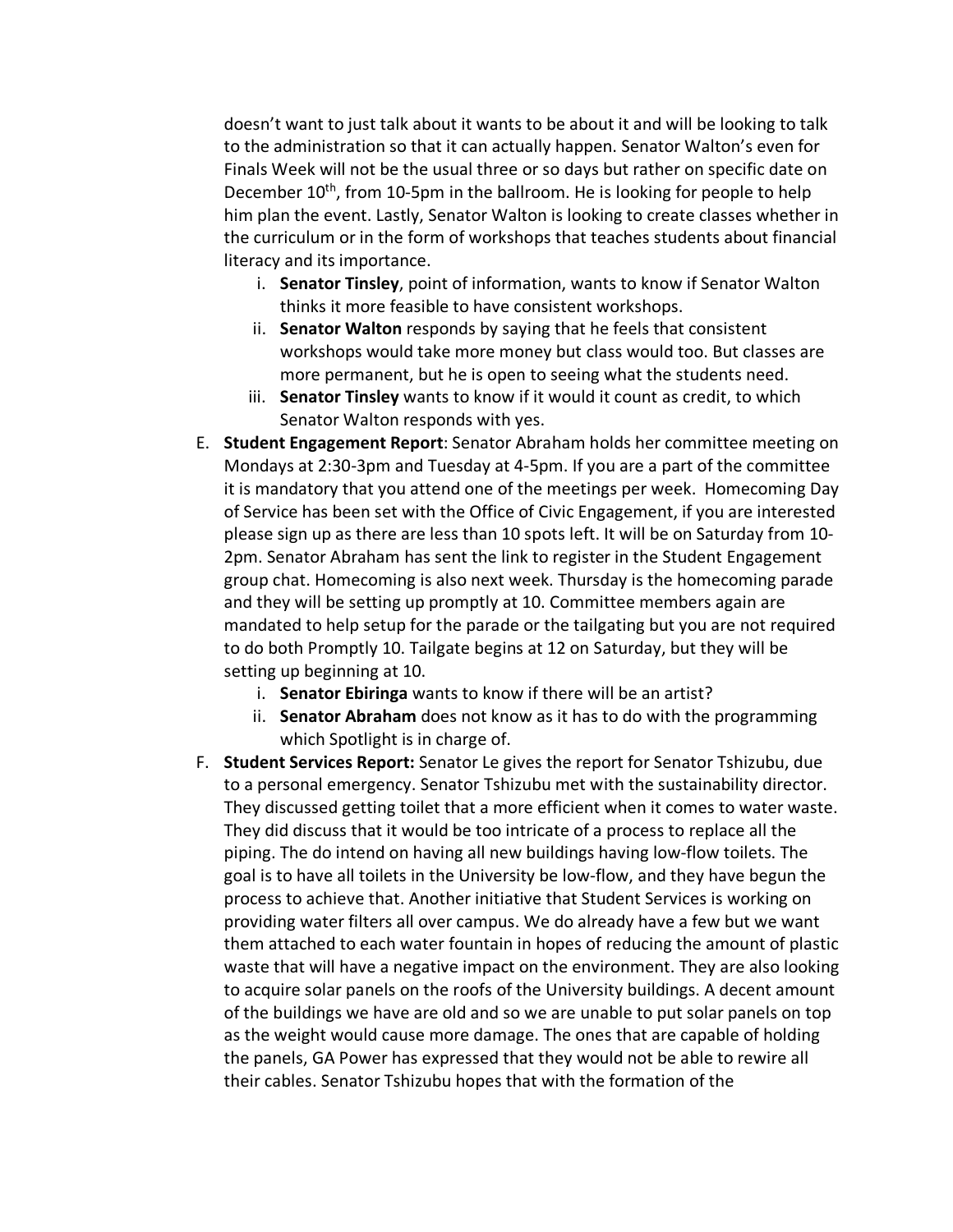Governmental Affairs Committee we can bring the matter to the State Capital. The Student Services Committee meets on Friday from 11-1pm.

- a. **Senator Walton** would like to know the progress of women having free tampons on campus.
- b. **Senator Le** responds by letting him
- c. **EVP Rahman** clarifies that Director Malbrough will be the one heading the Flower Initiative on the Atlanta Campus as he is working with EVP Henry.
- d. Terry Fye, a student of GSU, explains that the Flower Initiative has received \$3,000 for buying feminine hygiene products and what products they are deciding to use it for.
- G. **AD Hoc Committee Reports**: N/A
- H. **Vacancy Report**: One transfer liaison, 2 transition liaisons, and a Senate seat for the College of Nursing and Health Professions. Plans to get seats filled by. Asks for Senators to help in the recruiting process if they know anybody who is interested and also thanks other Senators for their help in the interview process.
	- i. **EVP Rahman** commends Senator Jones for filling the most seats as Speaker Pro Tempore
	- ii. **Senator Le** would like to know when the Vacancy Committee meets?
	- iii. **Senator Jones** says she doesn't really have meetings as she is not sure what they would actually do. She does suggest that if you are interested in helping out with interviews that she will CC members into the email that lists the times of interviews.
- I. University-Wide Reports: n/a
- J. Advisor Report: Gail thanks those who helped out due to the shortage in the office by volunteering time in the office. Any amount of time is helpful. It's time to select a new election commission, as work begins in December. There is three positions in the election committee: a chair person, and two vice chairs, one for logistics and one for Christopher, our Financial Director, has been on the election commission. If you're in the election commission you can not be on the ballot.
	- i. Chris said students get to find out how SGA works during an election. You must be non-partisan. You're in charge of making sure the election is run fairly.
	- ii. Kaelen, point of information: this position is paid,
	- iii. December April. Does not end at April as they do work for the inaugural.
	- iv. Application Deadline: Application will be available on pin. Fair amount of leg work. You enforce election code. Heavy recruitment aspect.
	- v. Senator Milani: since it is a stipend, can you do
	- vi. Gail: you can receive to stipends, you can hold an hourly job, you can't be a federal work study. New Lighting in the office. They are all dimmer switches.
- K. Old Business
	- i. Senator Walker moves to have a recess for 5 minutes, seconded Olajide.